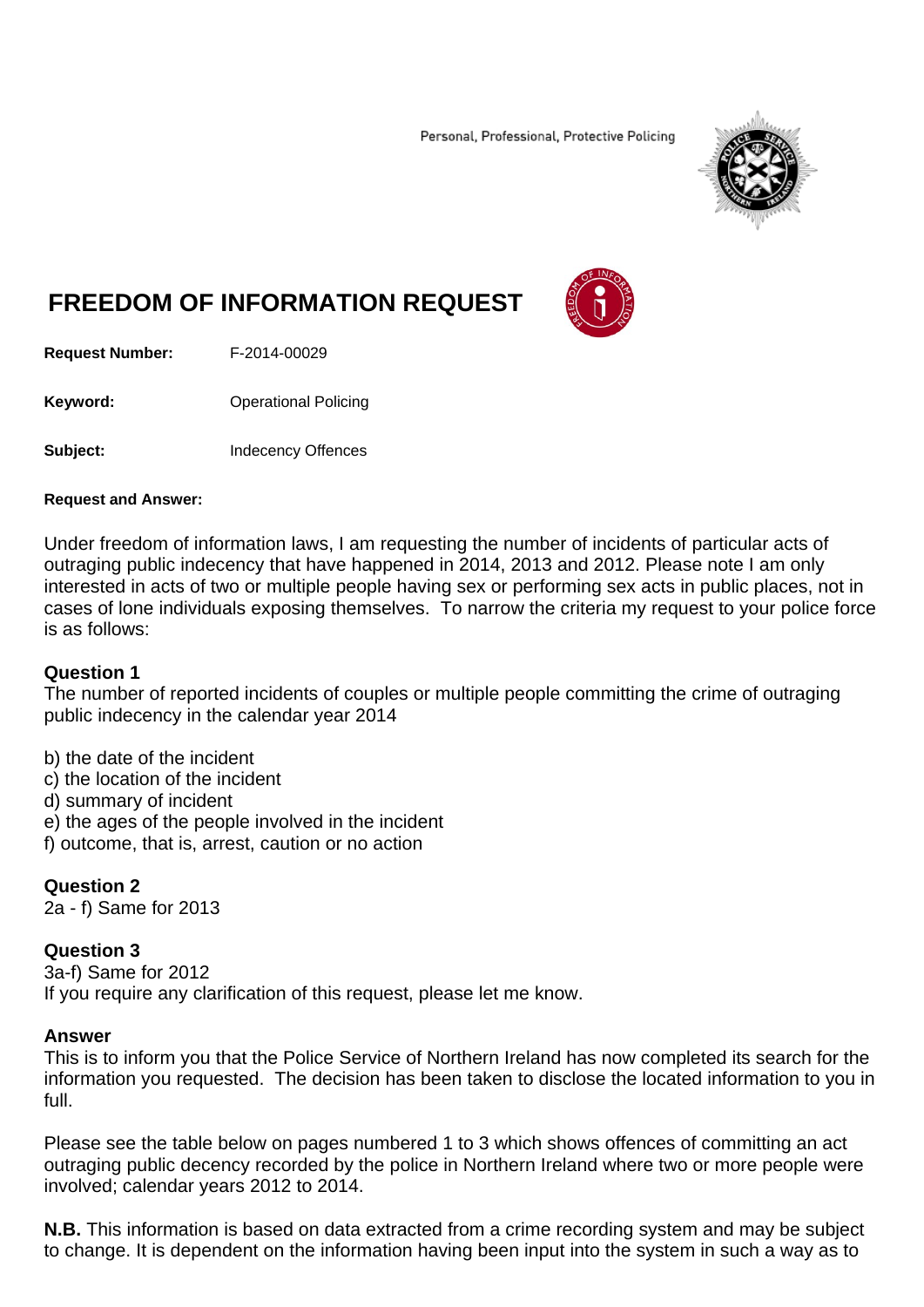identify those records that are relevant.

**N.B.** Crime figures from 1st April 2014 are provisional and may be subject to change until the 2014/15 data is finalised in May 2015.

If you have any queries regarding your request or the decision please do not hesitate to contact me on 028 9070 0164. When contacting the Freedom of Information Team, please quote the reference number listed at the beginning of this letter.

If you are dissatisfied in any way with the handling of your request, you have the right to request a review. You should do this as soon as possible, or in any case within two months of the date of issue of this letter. In the event that you require a review to be undertaken, you can do so by writing to the Head of Freedom of Information, PSNI Headquarters, 65 Knock Road, Belfast, BT5 6LE or by emailing foi@psni.pnn.police.uk.

If following an internal review, carried out by an independent decision maker, you were to remain dissatisfied in any way with the handling of the request you may make a complaint, under Section 50 of the Freedom of Information Act, to the Information Commissioner's Office and ask that they investigate whether the PSNI has complied with the terms of the Freedom of Information Act. You can write to the Information Commissioner at Information Commissioner's Office, Wycliffe House, Water Lane, Wilmslow, Cheshire, SK9 5AF. In most circumstances the Information Commissioner will not investigate a complaint unless an internal review procedure has been carried out, however the Commissioner has the option to investigate the matter at his discretion.

Please be advised that PSNI replies under Freedom of Information may be released into the public domain via our website @ www.psni.police.uk

Personal details in respect of your request have, where applicable, been removed to protect confidentiality.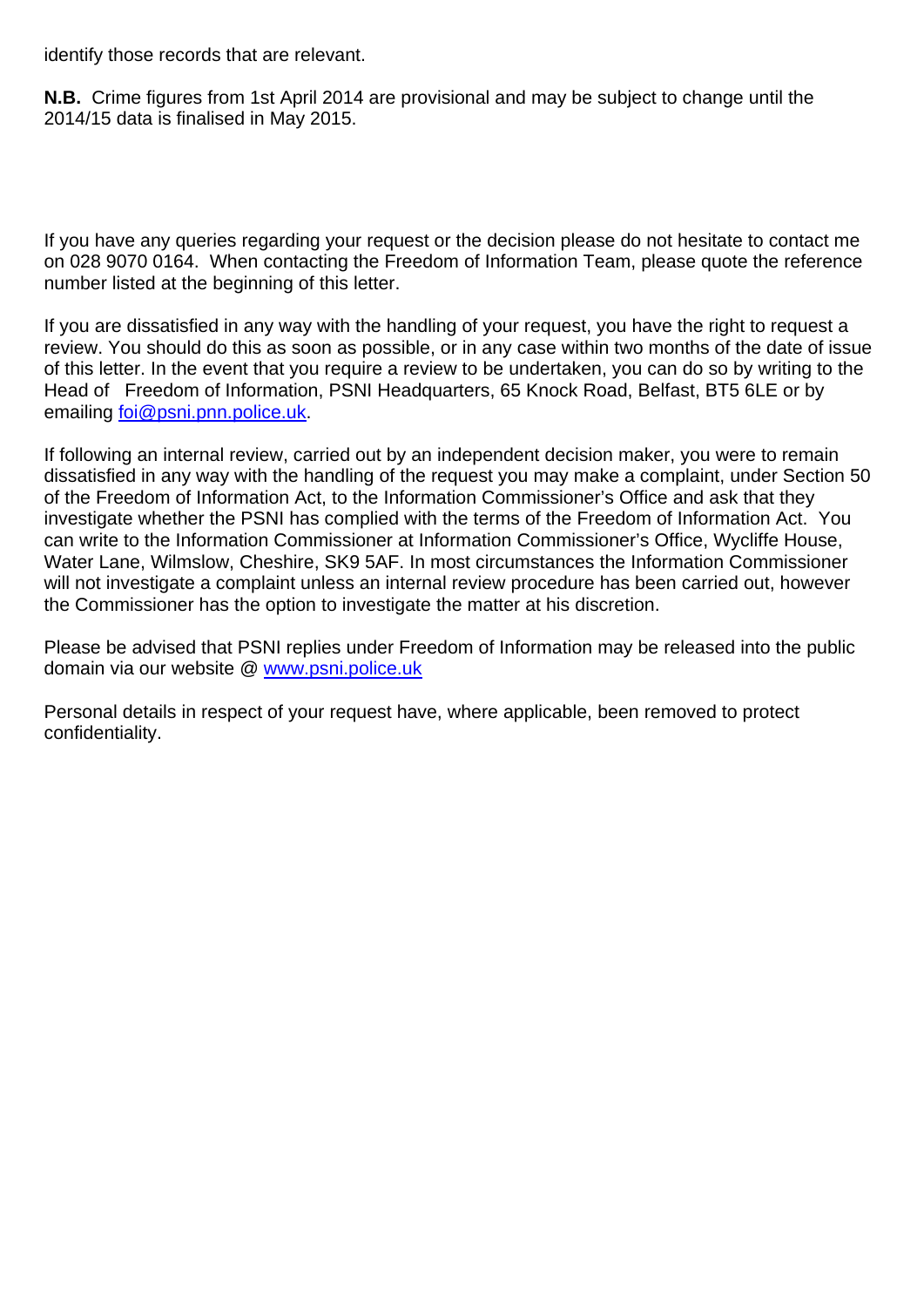#### Offences of committing an act outraging public decency recorded by the police in Northern Ireland where two or more people were involved; calendar years 2012 to 2014

Please note: This information is based on data extracted from a crime recording system and may be subject to change. It is dependent on the information having been input into the system in such a way as to identify those records that are relevant.

There was 1 such offence identified in 2012, 12 in 2013 and 7 in 2014. Crime figures from 1st April 2014 are provisional and may be subject to change until the 2014/15 data is finalised in May 2015.

| Year | <b>Date</b><br><b>Reported</b><br><b>To Police</b> | Location          | <b>Location 2</b> | <b>Location 3</b> | <b>Summary</b>                                                                                                                                                                                                                                   | <b>Ages</b> | <b>Outcome</b>            | <b>Arrests</b> |
|------|----------------------------------------------------|-------------------|-------------------|-------------------|--------------------------------------------------------------------------------------------------------------------------------------------------------------------------------------------------------------------------------------------------|-------------|---------------------------|----------------|
| 2012 | 08-Sep-12                                          | Public/open place | Street/road       |                   | CAUTIONED FOR INDECENT EXPOSURE                                                                                                                                                                                                                  | 26,23       | summons                   | no             |
| 2013 | 12-Feb-13                                          |                   |                   |                   | FEMALE PERFORMING A SEXUAL ACT ON A MALE IN THE<br>STREET. MALE CAUTIONED FOR INDECENT EXPOSURE AND<br>FEMALE CAUTIONED FOR BEHAVIOUR.                                                                                                           | 19,18       | caution                   | no             |
| 2013 | 12-Apr-13                                          | Public/open place |                   |                   | TWO PERSONS BOTH APPEAR INTOXICATED. MALE<br>STANDING WITH HIS PENIS IN FULL VIEW OF CAMERAS.<br>THEY THEN SEPERATED AND THEN GOT TOGETHER AGAIN<br>AND WERE SEEN TO BE HAVING ORAL SEX                                                          | 16,16       | caution                   | no             |
| 2013 | 28-May-13                                          | Public/open place | Country lane      |                   | CALLER REPORTS THAT WHEN HE CAME TO THE END OF HIS<br>LANE THERE WAS A MALE AND FEMALE IN A CAR, THEY<br>WERE NAKED AND APPEARED TO BE HAVING SEX IN THE<br>CAR. THEY HEADED IN THE LANE TOWARDS BELFAST AND<br>THERE WERE TRYING TO GET DRESSED | unknown     | no current<br>outcome     | no             |
| 2013 | 28-Jul-13                                          |                   |                   |                   | POLICE OBSERVED TWO PEOPLE REMOVING CLOTHING<br>AND ENGAGING IN SEXUAL ACTIVITY. DISCRETIONARY<br><b>DISPOSALS ISSUED.</b>                                                                                                                       | 17,17       | discretionary<br>disposal | no             |
| 2013 | 08-Sep-13                                          | Public/open place | Street/road       |                   | ICCTV REPORTS A MALE AND FEMALE CARRYING OUT A<br><b>SEXUAL ACT</b>                                                                                                                                                                              | unknown     | no current<br>outcome     | no             |
| 2013 | 10-Sep-13                                          | <b>Dwelling</b>   | House             | Garden            | CALLER REPORTS LAST NIGHT AT AROUND 2AM TWO<br>MALES IN THE GARDEN EXPOSING THEMSELVES AND<br>MASTURBATING.                                                                                                                                      | unknown     | no current<br>outcome     | no             |
| 2013 | 18-Sep-13                                          |                   |                   |                   | CALLER REPORTING A COUPLE IN THERE EARLY 20'S<br>ENGAGING IN SEXUAL ACTIVITY                                                                                                                                                                     | unknown     | no current<br>outcome     | no             |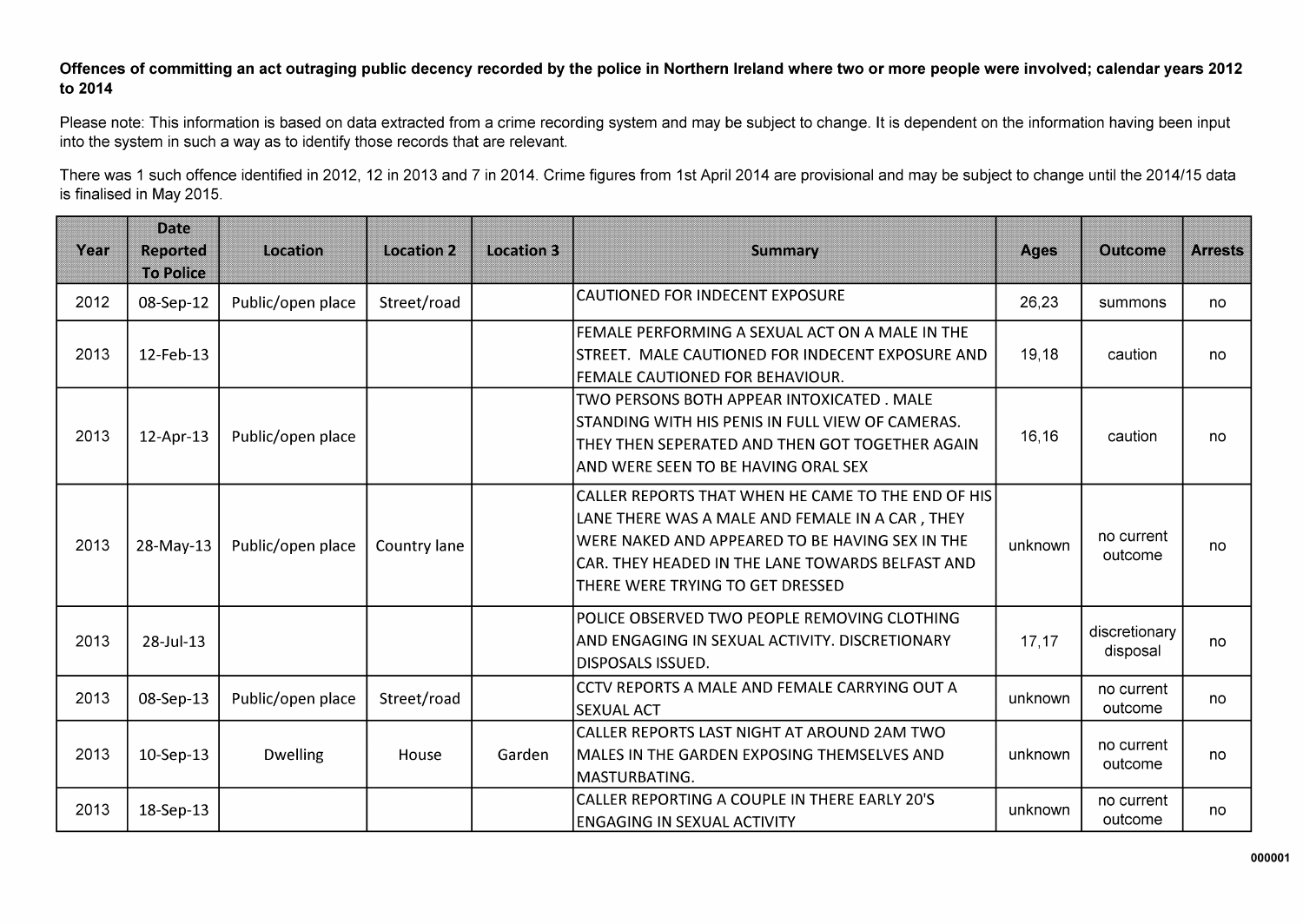| 2013 | 24-Sep-13 |                   |             | CALLER REPORTS THERE IS A COUPLE IN THEIR 20'S HAVING<br><b>SEX AT THE REAR OF THEIR PREMISES</b>                                                                                                                                                     | unknown | no current<br>outcome | no |
|------|-----------|-------------------|-------------|-------------------------------------------------------------------------------------------------------------------------------------------------------------------------------------------------------------------------------------------------------|---------|-----------------------|----|
| 2013 | 27-Oct-13 | Public/open place | Street/road | ONGOING INCIDENT OF ANTI SOCIAL BEHAVIOUR                                                                                                                                                                                                             | 21,22   | caution               | no |
| 2013 | 31-Oct-13 |                   |             | COUPLE PERFORMING SEXUAL ACT IN PUBLIC PLACE                                                                                                                                                                                                          | 17,16   | caution               | no |
| 2013 | 02-Nov-13 |                   | Street/road | MALE AND FEMALE TO BE REPORTED FOR PERFORMING<br><b>SEXUAL ACT</b>                                                                                                                                                                                    | 16,16   | caution               | no |
| 2013 | 20-Dec-13 |                   |             | CALLER REPORTS 2 X TEENAGERS HAVING SEX ACROSS THE<br>ROAD FROM HER HOUSE.                                                                                                                                                                            | 16,16   | no current<br>outcome | no |
| 2014 | 13-Jan-14 | Public/open place | Street/road | CALLER REPORTS A MALE AND FEMALE IN A JEEP HAVE<br>BEEN MEETING UP THERE ON A DAILY BASIS FOR THE PAST<br>COUPLE OF MONTHS TO HAVE SEXUAL INTERCOURSE                                                                                                 | 43,58   | no current<br>outcome | no |
| 2014 | 16-Feb-14 |                   |             | STAFF REPORT TWO MEN ENGAGING IN SEXUAL ACTIVITY<br>IN THE TOILETS OF ABOVE LOCATION.                                                                                                                                                                 | unknown | no current<br>outcome | no |
| 2014 | 30-Jun-14 | Public/open place | Street/road | STAFF REPORT A MALE AND A FEMALE AGED AROUND 30<br>HAVE ENTERED THE SHOP DRUNK AND MADE OFF WITH<br>SEVERAL ITEMS WITHOUT PAYING FOR THEM. THE 2<br>INDIVIDUALS ARE CURRENTLY SAT OUTSIDE THE SHOP.<br>CALLER UNABLE TO VERIFY WHAT HAS BEEN STOLEN.  | unknown | no current<br>outcome | no |
| 2014 | 09-Jul-14 | Public/open place | Beach       | CALLER REPORTS THAT THERE ARE 2 PEOPLE HAVING SEX<br>ON THE BEACH AT THIS LOCATION. 1 X MALE AND 1 X<br>FEMALE ARE BOTTOMLESS AND ENGAGED IN SEXUAL<br>ACTIVITY. THIS IS TAKEN PLACE 150 METER PAST THE<br>LIFEGUARD STATION JUST OFF THE SAND DUNES. | unknown | no current<br>outcome | no |
| 2014 | 16-Sep-14 | Public/open place | Park/garden | CALLER REPORTS THAT HE NOTICED THAT THERE WAS A<br>GROUP OF MALES THAT WHERE CONDUCTING SEXUAL<br>ACTS ON EACH OTHER OUT IN PUBLIC IN FRONT OF YOUNG<br>CHILDREN AND ELDERLY COUPLES.                                                                 | unknown | no current<br>outcome | no |
| 2014 | 24-Sep-14 | Public/open place | Park/garden | TWO MALES ENGAGING IN ORAL SEX IN PARK. NOTEBOOK<br>INTERVIEWS CARRIED OUT, ADMISSIONS MADE, NO<br>PREVIOUS OFFENDING HISTORY AND BOTH MALES<br>RELEASED PENDING REPORT.                                                                              | 40,57   | caution               | no |